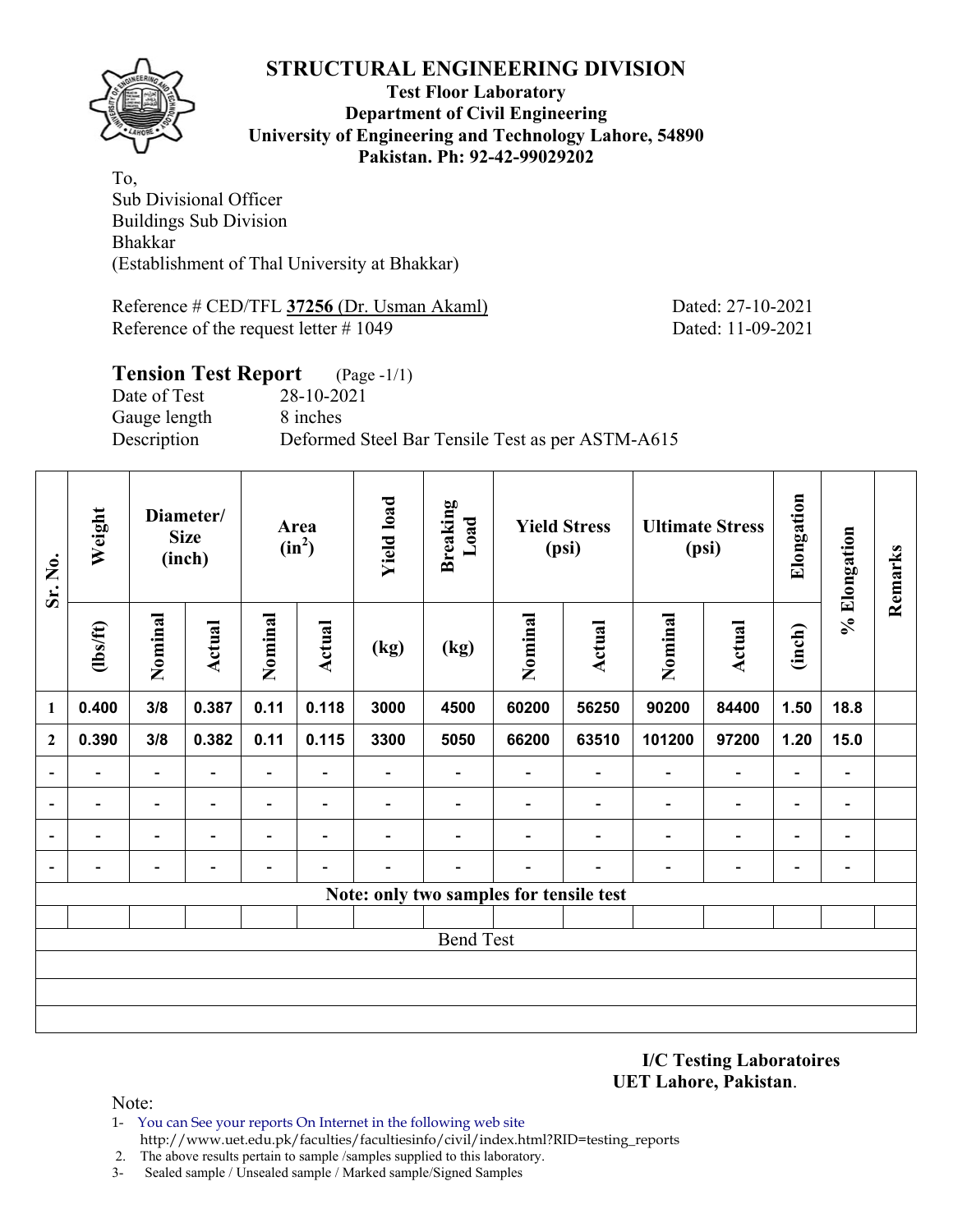

#### **Test Floor Laboratory Department of Civil Engineering University of Engineering and Technology Lahore, 54890 Pakistan. Ph: 92-42-99029202**

To, M/S Riaz Construction Company Lahote (TCF Primary School Mandi Bahauddin, Lhanay Wala)

Reference # CED/TFL **37257** (Dr. Usman Akaml) Dated: 27-10-2021 Reference of the request letter # Nil Dated: 27-10-2021

## **Tension Test Report** (Page -1/1) Date of Test 28-10-2021 Gauge length 8 inches Description Deformed Steel Bar Tensile and Bend Test as per ASTM-A615

| Sr. No.        | Weight         |                          | Diameter/<br><b>Size</b><br>(inch) |                          | Area<br>$(in^2)$ | <b>Yield load</b>                                   | <b>Breaking</b><br>Load |         | <b>Yield Stress</b><br>(psi) |                                                                | <b>Ultimate Stress</b><br>(psi) | Elongation               | % Elongation                 | Remarks |
|----------------|----------------|--------------------------|------------------------------------|--------------------------|------------------|-----------------------------------------------------|-------------------------|---------|------------------------------|----------------------------------------------------------------|---------------------------------|--------------------------|------------------------------|---------|
|                | $\frac{2}{10}$ | Nominal                  | Actual                             | Nominal                  | <b>Actual</b>    | (kg)                                                | (kg)                    | Nominal | <b>Actual</b>                | Nominal                                                        | <b>Actual</b>                   | (inch)                   |                              |         |
| 1              | 0.369          | 3/8                      | 0.372                              | 0.11                     | 0.109            | 3400                                                | 4700                    | 68200   | 69060                        | 94200                                                          | 95500                           | 1.20                     | 15.0                         |         |
| $\overline{a}$ |                | $\overline{\phantom{0}}$ |                                    |                          |                  |                                                     |                         |         |                              |                                                                | $\overline{\phantom{0}}$        | $\overline{a}$           |                              |         |
|                |                | $\overline{\phantom{0}}$ |                                    | $\overline{\phantom{0}}$ |                  |                                                     |                         |         |                              | $\blacksquare$                                                 | $\overline{\phantom{0}}$        | $\overline{\phantom{0}}$ |                              |         |
| $\blacksquare$ |                | $\blacksquare$           |                                    | $\blacksquare$           | $\blacksquare$   |                                                     |                         |         |                              |                                                                | $\blacksquare$                  | $\overline{\phantom{0}}$ |                              |         |
|                |                | $\blacksquare$           |                                    | $\blacksquare$           | $\blacksquare$   |                                                     |                         |         |                              |                                                                | $\overline{\phantom{0}}$        | $\overline{a}$           | $\qquad \qquad \blacksquare$ |         |
|                |                |                          |                                    |                          |                  |                                                     |                         |         |                              |                                                                |                                 | -                        |                              |         |
|                |                |                          |                                    |                          |                  |                                                     |                         |         |                              | Note: only one sample for tensile and one sample for bend test |                                 |                          |                              |         |
|                |                |                          |                                    |                          |                  |                                                     |                         |         |                              |                                                                |                                 |                          |                              |         |
|                |                |                          |                                    |                          |                  |                                                     | <b>Bend Test</b>        |         |                              |                                                                |                                 |                          |                              |         |
|                |                |                          |                                    |                          |                  | 3/8" Dia Bar Bend Test Through 180° is Satisfactory |                         |         |                              |                                                                |                                 |                          |                              |         |
|                |                |                          |                                    |                          |                  |                                                     |                         |         |                              |                                                                |                                 |                          |                              |         |
|                |                |                          |                                    |                          |                  |                                                     |                         |         |                              |                                                                |                                 |                          |                              |         |

**I/C Testing Laboratoires UET Lahore, Pakistan**.

Note:

1- You can See your reports On Internet in the following web site http://www.uet.edu.pk/faculties/facultiesinfo/civil/index.html?RID=testing\_reports

2. The above results pertain to sample /samples supplied to this laboratory.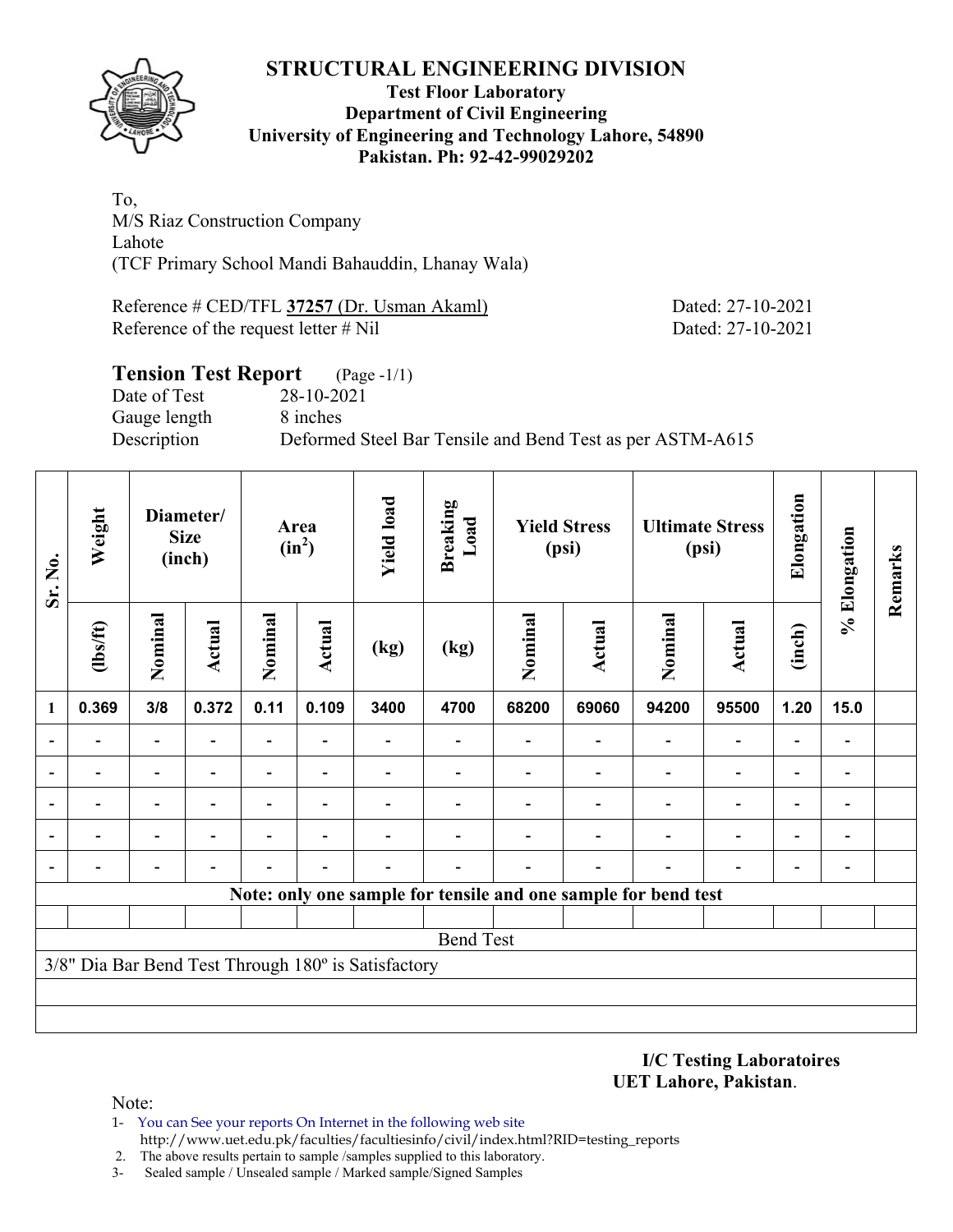

#### **Test Floor Laboratory Department of Civil Engineering University of Engineering and Technology Lahore, 54890 Pakistan. Ph: 92-42-99029202**

To, M/S Volka Food International Limited Multan

| Reference # CED/TFL 37258 (Dr. Usman Akaml)       |  |  |
|---------------------------------------------------|--|--|
| Reference of the request letter $\# VFI/Civil/10$ |  |  |

Dated: 27-10-2021 Dated: 21-10-2021

| <b>Tension Test Report</b> (Page -1/1) |                                                           |
|----------------------------------------|-----------------------------------------------------------|
| Date of Test                           | 28-10-2021                                                |
| Gauge length                           | 8 inches                                                  |
| Description                            | Deformed Steel Bar Tensile and Bend Test as per ASTM-A615 |

| Sr. No.                  | Weight                   |                          | Diameter/<br><b>Size</b><br>(inch) |         | Area<br>$(in^2)$         | <b>Yield load</b>                                   | <b>Breaking</b><br>Load |         | <b>Yield Stress</b><br>(psi) |                                                                 | <b>Ultimate Stress</b><br>(psi) | Elongation               | % Elongation             | Remarks |
|--------------------------|--------------------------|--------------------------|------------------------------------|---------|--------------------------|-----------------------------------------------------|-------------------------|---------|------------------------------|-----------------------------------------------------------------|---------------------------------|--------------------------|--------------------------|---------|
|                          | $\frac{2}{10}$           | Nominal                  | Actual                             | Nominal | <b>Actual</b>            | (kg)                                                | (kg)                    | Nominal | <b>Actual</b>                | Nominal                                                         | Actual                          | (inch)                   |                          |         |
| 1                        | 0.364                    | 3/8                      | 0.369                              | 0.11    | 0.107                    | 3800                                                | 5600                    | 76200   | 78200                        | 112300                                                          | 115300                          | 0.90                     | 11.3                     |         |
| $\mathbf{2}$             | 0.366                    | 3/8                      | 0.370                              | 0.11    | 0.108                    | 3700                                                | 5300                    | 74200   | 75780                        | 106200                                                          | 108600                          | 0.90                     | 11.3                     |         |
|                          |                          |                          |                                    |         |                          |                                                     |                         |         |                              |                                                                 |                                 |                          | $\blacksquare$           |         |
| $\overline{\phantom{0}}$ | $\overline{\phantom{a}}$ | $\overline{\phantom{0}}$ |                                    |         | $\overline{\phantom{a}}$ |                                                     |                         |         |                              |                                                                 | $\overline{\phantom{0}}$        | $\overline{\phantom{0}}$ | $\overline{\phantom{a}}$ |         |
| $\blacksquare$           | -                        | -                        |                                    | Ξ.      | $\overline{\phantom{a}}$ |                                                     |                         |         |                              |                                                                 | $\blacksquare$                  | $\blacksquare$           | $\overline{\phantom{a}}$ |         |
|                          | -                        | $\overline{\phantom{0}}$ |                                    |         | $\overline{\phantom{0}}$ |                                                     |                         |         |                              |                                                                 | $\overline{\phantom{0}}$        | $\blacksquare$           | $\overline{\phantom{0}}$ |         |
|                          |                          |                          |                                    |         |                          |                                                     |                         |         |                              | Note: only two samples for tensile and one sample for bend test |                                 |                          |                          |         |
|                          |                          |                          |                                    |         |                          |                                                     |                         |         |                              |                                                                 |                                 |                          |                          |         |
|                          |                          |                          |                                    |         |                          |                                                     | <b>Bend Test</b>        |         |                              |                                                                 |                                 |                          |                          |         |
|                          |                          |                          |                                    |         |                          | 3/8" Dia Bar Bend Test Through 180° is Satisfactory |                         |         |                              |                                                                 |                                 |                          |                          |         |
|                          |                          |                          |                                    |         |                          |                                                     |                         |         |                              |                                                                 |                                 |                          |                          |         |
|                          |                          |                          |                                    |         |                          |                                                     |                         |         |                              |                                                                 |                                 |                          |                          |         |

#### **I/C Testing Laboratoires UET Lahore, Pakistan**.

Note:

1- You can See your reports On Internet in the following web site http://www.uet.edu.pk/faculties/facultiesinfo/civil/index.html?RID=testing\_reports

2. The above results pertain to sample /samples supplied to this laboratory.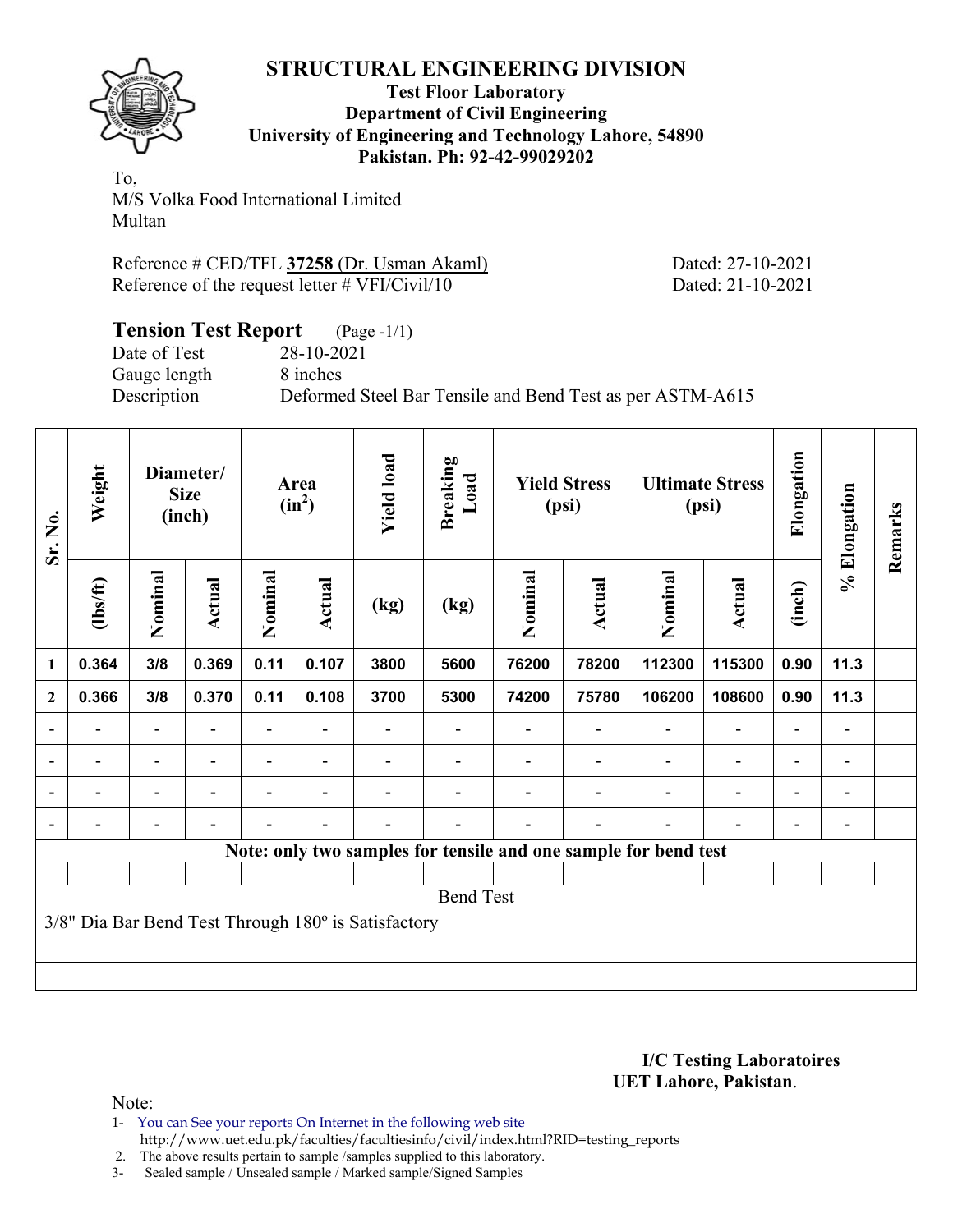

#### **Test Floor Laboratory Department of Civil Engineering University of Engineering and Technology Lahore, 54890 Pakistan. Ph: 92-42-99029202**

To, Assistant Manager Civil Sitara Chemical Industries Ltd Ware House and Packing Material Store at Sitara Chemical Industries Ltd. 32 km Sheikhupura Road Faisalabad

Reference # CED/TFL **37259** (Dr. Usman Akaml) Dated: 27-10-2021 Reference of the request letter # Nil Dated: 26-10-2021

## **Tension Test Report** (Page -1/1) Date of Test 28-10-2021 Gauge length 8 inches Description Deformed Steel Bar Tensile and Bend Test as per ASTM-A615

| Sr. No.        | Weight         |         | Diameter/<br><b>Size</b><br>(mm) |                          | Area<br>$(in^2)$         | <b>Yield load</b>                                   | <b>Breaking</b><br>Load |                                                                 | <b>Yield Stress</b><br>(psi) |         | <b>Ultimate Stress</b><br>(psi) | Elongation               | % Elongation                 | Remarks                |
|----------------|----------------|---------|----------------------------------|--------------------------|--------------------------|-----------------------------------------------------|-------------------------|-----------------------------------------------------------------|------------------------------|---------|---------------------------------|--------------------------|------------------------------|------------------------|
|                | $\frac{2}{10}$ | Nominal | <b>Actual</b>                    | Nominal                  | Actual                   | (kg)                                                | (kg)                    | Nominal                                                         | <b>Actual</b>                | Nominal | Actual                          | (inch)                   |                              |                        |
| 1              | 0.404          | 10      | 9.87                             | 0.12                     | 0.119                    | 3400                                                | 5000                    | 62464                                                           | 63150                        | 91858   | 92900                           | 1.10                     | 13.8                         |                        |
| $\overline{2}$ | 0.426          | 10      | 10.15                            | 0.12                     | 0.125                    | 3700                                                | 5200                    | 67975                                                           | 65060                        | 95533   | 91500                           | 1.40                     | 17.5                         | Kamran<br><b>Steel</b> |
|                |                |         |                                  | $\overline{\phantom{0}}$ |                          |                                                     |                         |                                                                 |                              |         | $\overline{\phantom{0}}$        |                          |                              |                        |
|                |                |         |                                  | -                        | $\overline{\phantom{a}}$ |                                                     |                         |                                                                 |                              |         | $\overline{a}$                  | $\overline{\phantom{0}}$ | $\qquad \qquad \blacksquare$ |                        |
|                |                |         |                                  |                          |                          |                                                     |                         |                                                                 |                              |         |                                 |                          |                              |                        |
|                |                |         |                                  |                          |                          |                                                     |                         |                                                                 |                              |         |                                 |                          | $\overline{a}$               |                        |
|                |                |         |                                  |                          |                          |                                                     |                         | Note: only two samples for tensile and one sample for bend test |                              |         |                                 |                          |                              |                        |
|                |                |         |                                  |                          |                          |                                                     |                         |                                                                 |                              |         |                                 |                          |                              |                        |
|                |                |         |                                  |                          |                          |                                                     | <b>Bend Test</b>        |                                                                 |                              |         |                                 |                          |                              |                        |
|                |                |         |                                  |                          |                          | 10mm Dia Bar Bend Test Through 180° is Satisfactory |                         |                                                                 |                              |         |                                 |                          |                              |                        |
|                |                |         |                                  |                          |                          |                                                     |                         |                                                                 |                              |         |                                 |                          |                              |                        |
|                |                |         |                                  |                          |                          |                                                     |                         |                                                                 |                              |         |                                 |                          |                              |                        |

**I/C Testing Laboratoires UET Lahore, Pakistan**.

- 1- You can See your reports On Internet in the following web site http://www.uet.edu.pk/faculties/facultiesinfo/civil/index.html?RID=testing\_reports
- 2. The above results pertain to sample /samples supplied to this laboratory.
- 3- Sealed sample / Unsealed sample / Marked sample/Signed Samples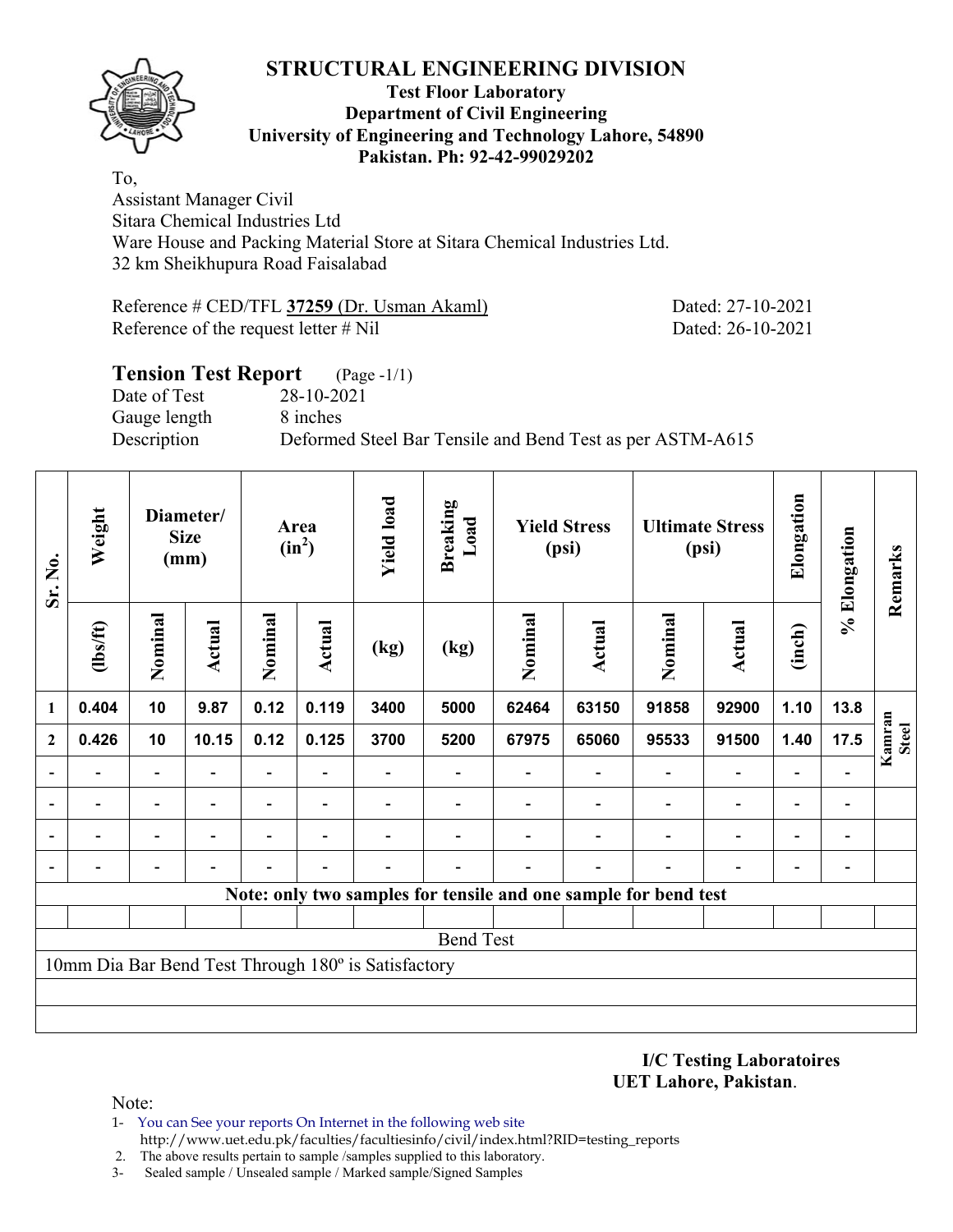**Test Floor Laboratory Department of Civil Engineering University of Engineering and Technology Lahore, 54890 Pakistan. Ph: 92-42-99029202** 

To, Assistant Director - I Building Research Station Lahore (Koh-e-Noor Steel G-60)

Reference # CED/TFL **37260** (Dr. Usman Akaml) Dated: 27-10-2021 Reference of the request letter # 154-R/3238 Dated: 26-10-2021

| <b>Tension Test Report</b> (Page -1/2) |                                                  |
|----------------------------------------|--------------------------------------------------|
| Date of Test                           | 28-10-2021                                       |
| Gauge length                           | 8 inches                                         |
| Description                            | Deformed Steel Bar Tensile Test as per ASTM-A615 |
|                                        |                                                  |

| Sr. No.                  | Weight                   |                          | Diameter/<br><b>Size</b> |                          | Area<br>$(in^2)$         | <b>Yield load</b> | <b>Breaking</b><br>Load                |                          | <b>Yield Stress</b><br>(psi) |                              | <b>Ultimate Stress</b><br>(psi) | Elongation               | % Elongation             | Remarks |
|--------------------------|--------------------------|--------------------------|--------------------------|--------------------------|--------------------------|-------------------|----------------------------------------|--------------------------|------------------------------|------------------------------|---------------------------------|--------------------------|--------------------------|---------|
|                          | $\frac{2}{10}$           | Nominal<br>$(\#)$        | <b>Actual</b><br>(inch)  | Nominal                  | <b>Actual</b>            | (kg)              | (kg)                                   | Nominal                  | <b>Actual</b>                | Nominal                      | Actual                          | (inch)                   |                          |         |
| $\mathbf{1}$             | 0.391                    | $\mathbf{3}$             | 0.382                    | 0.11                     | 0.115                    | 3300              | 5100                                   | 66200                    | 63360                        | 102200                       | 98000                           | 1.40                     | 17.5                     |         |
| $\overline{\phantom{0}}$ | $\overline{\phantom{0}}$ | $\overline{\phantom{0}}$ |                          | $\overline{\phantom{0}}$ | $\overline{\phantom{0}}$ |                   |                                        | $\blacksquare$           | $\overline{\phantom{0}}$     | $\qquad \qquad \blacksquare$ | $\qquad \qquad \blacksquare$    | $\overline{\phantom{a}}$ | $\overline{\phantom{a}}$ |         |
|                          | $\overline{\phantom{0}}$ | -                        | ۰                        | Ξ.                       | $\overline{\phantom{a}}$ | $\blacksquare$    | $\blacksquare$                         | $\overline{\phantom{0}}$ | $\overline{\phantom{0}}$     | $\qquad \qquad \blacksquare$ | $\overline{\phantom{a}}$        | $\overline{\phantom{a}}$ | $\overline{\phantom{a}}$ |         |
|                          | $\overline{\phantom{0}}$ | $\overline{\phantom{0}}$ | ۰                        | $\overline{\phantom{0}}$ | $\overline{\phantom{a}}$ |                   |                                        | $\overline{\phantom{0}}$ | $\overline{a}$               | -                            | $\overline{a}$                  | $\overline{\phantom{a}}$ | $\overline{\phantom{a}}$ |         |
|                          | -                        | $\overline{\phantom{0}}$ |                          | $\overline{\phantom{0}}$ | $\blacksquare$           |                   |                                        |                          | $\overline{\phantom{a}}$     | -                            | $\qquad \qquad \blacksquare$    | $\overline{\phantom{a}}$ | $\blacksquare$           |         |
| $\blacksquare$           | $\overline{\phantom{0}}$ | $\overline{\phantom{0}}$ |                          |                          | $\blacksquare$           |                   |                                        | $\overline{\phantom{0}}$ | $\blacksquare$               | $\overline{\phantom{0}}$     | $\overline{\phantom{a}}$        | $\overline{\phantom{a}}$ | $\overline{\phantom{a}}$ |         |
|                          |                          |                          |                          |                          |                          |                   | Note: only one sample for tensile test |                          |                              |                              |                                 |                          |                          |         |
|                          |                          |                          |                          |                          |                          |                   |                                        |                          |                              |                              |                                 |                          |                          |         |
|                          |                          |                          |                          |                          |                          |                   | <b>Bend Test</b>                       |                          |                              |                              |                                 |                          |                          |         |
|                          |                          |                          |                          |                          |                          |                   |                                        |                          |                              |                              |                                 |                          |                          |         |
|                          |                          |                          |                          |                          |                          |                   |                                        |                          |                              |                              |                                 |                          |                          |         |
|                          |                          |                          |                          |                          |                          |                   |                                        |                          |                              |                              |                                 |                          |                          |         |

**I/C Testing Laboratoires UET Lahore, Pakistan**.

- 1- You can See your reports On Internet in the following web site http://www.uet.edu.pk/faculties/facultiesinfo/civil/index.html?RID=testing\_reports
- 2. The above results pertain to sample /samples supplied to this laboratory.
- 3- Sealed sample / Unsealed sample / Marked sample/Signed Samples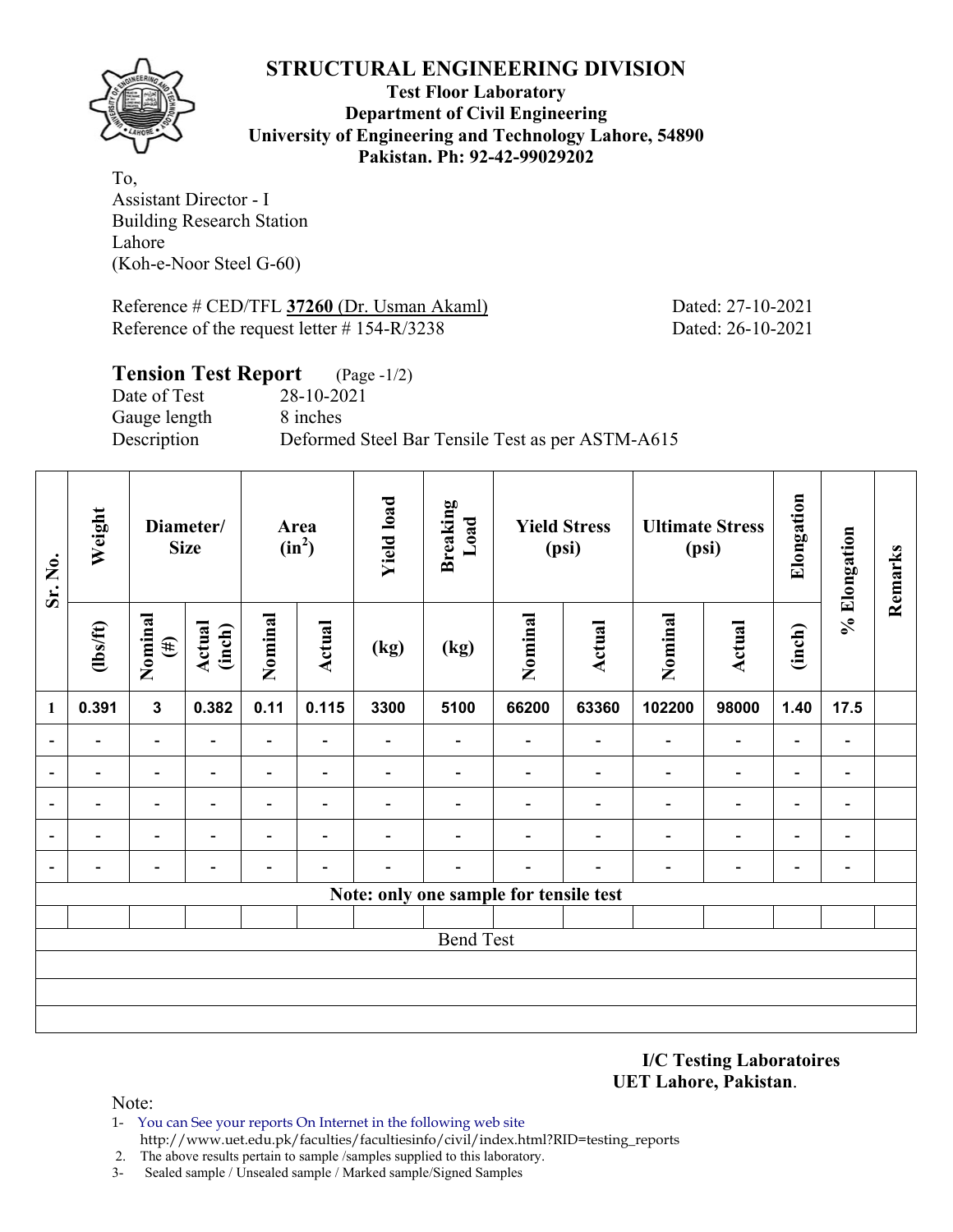**Test Floor Laboratory Department of Civil Engineering University of Engineering and Technology Lahore, 54890 Pakistan. Ph: 92-42-99029202** 

To, Assistant Director - I Building Research Station Lahore (Koh-e-Noor Steel G-40)

Reference # CED/TFL **37260** (Dr. Usman Akaml) Dated: 27-10-2021 Reference of the request letter # 154-R/3239 Dated: 26-10-2021

| <b>Tension Test Report</b> (Page -2/2) |                                                  |
|----------------------------------------|--------------------------------------------------|
| Date of Test                           | 28-10-2021                                       |
| Gauge length                           | 8 inches                                         |
| Description                            | Deformed Steel Bar Tensile Test as per ASTM-A615 |
|                                        |                                                  |

| Sr. No.                  | Weight                   |                          | Diameter/<br><b>Size</b> |                          | Area<br>$(in^2)$         | <b>Yield load</b> | <b>Breaking</b><br>Load                |                          | <b>Yield Stress</b><br>(psi) |                              | <b>Ultimate Stress</b><br>(psi) | Elongation               | % Elongation             | Remarks |
|--------------------------|--------------------------|--------------------------|--------------------------|--------------------------|--------------------------|-------------------|----------------------------------------|--------------------------|------------------------------|------------------------------|---------------------------------|--------------------------|--------------------------|---------|
|                          | $\frac{2}{10}$           | Nominal<br>$(\#)$        | Actual<br>(inch)         | Nominal                  | <b>Actual</b>            | (kg)              | (kg)                                   | Nominal                  | <b>Actual</b>                | Nominal                      | <b>Actual</b>                   | (inch)                   |                          |         |
| 1                        | 0.394                    | $\mathbf{3}$             | 0.384                    | 0.11                     | 0.116                    | 2600              | 3900                                   | 52100                    | 49530                        | 78200                        | 74300                           | 1.50                     | 18.8                     |         |
| $\overline{\phantom{a}}$ |                          | $\overline{a}$           | $\overline{\phantom{0}}$ | $\overline{\phantom{0}}$ |                          |                   | $\qquad \qquad \blacksquare$           | $\overline{\phantom{a}}$ | $\overline{\phantom{a}}$     | $\qquad \qquad \blacksquare$ | $\overline{\phantom{a}}$        | $\overline{\phantom{a}}$ | $\overline{\phantom{a}}$ |         |
| $\blacksquare$           | $\overline{\phantom{0}}$ | $\overline{\phantom{0}}$ |                          | $\overline{\phantom{0}}$ | $\overline{\phantom{0}}$ | -                 |                                        | $\overline{\phantom{0}}$ | $\overline{\phantom{0}}$     | $\overline{\phantom{0}}$     | $\overline{\phantom{a}}$        | $\overline{\phantom{a}}$ | $\overline{\phantom{a}}$ |         |
| $\overline{\phantom{a}}$ | $\blacksquare$           | $\overline{\phantom{a}}$ | $\overline{\phantom{0}}$ | $\overline{\phantom{0}}$ | $\overline{\phantom{0}}$ |                   |                                        |                          | $\overline{\phantom{0}}$     | $\overline{\phantom{0}}$     | $\overline{\phantom{a}}$        | $\overline{\phantom{a}}$ | $\overline{\phantom{a}}$ |         |
|                          |                          | $\overline{\phantom{0}}$ |                          | -                        | $\overline{\phantom{0}}$ |                   |                                        |                          |                              | $\overline{\phantom{0}}$     | $\overline{\phantom{0}}$        | $\blacksquare$           | $\overline{\phantom{0}}$ |         |
| $\blacksquare$           |                          | $\overline{\phantom{0}}$ |                          | -                        | $\overline{\phantom{0}}$ |                   |                                        | $\overline{\phantom{0}}$ | $\blacksquare$               | $\overline{\phantom{0}}$     | $\overline{\phantom{0}}$        | -                        | $\overline{\phantom{a}}$ |         |
|                          |                          |                          |                          |                          |                          |                   | Note: only one sample for tensile test |                          |                              |                              |                                 |                          |                          |         |
|                          |                          |                          |                          |                          |                          |                   |                                        |                          |                              |                              |                                 |                          |                          |         |
|                          |                          |                          |                          |                          |                          |                   | <b>Bend Test</b>                       |                          |                              |                              |                                 |                          |                          |         |
|                          |                          |                          |                          |                          |                          |                   |                                        |                          |                              |                              |                                 |                          |                          |         |
|                          |                          |                          |                          |                          |                          |                   |                                        |                          |                              |                              |                                 |                          |                          |         |
|                          |                          |                          |                          |                          |                          |                   |                                        |                          |                              |                              |                                 |                          |                          |         |

**I/C Testing Laboratoires UET Lahore, Pakistan**.

- 1- You can See your reports On Internet in the following web site http://www.uet.edu.pk/faculties/facultiesinfo/civil/index.html?RID=testing\_reports
- 2. The above results pertain to sample /samples supplied to this laboratory.
- 3- Sealed sample / Unsealed sample / Marked sample/Signed Samples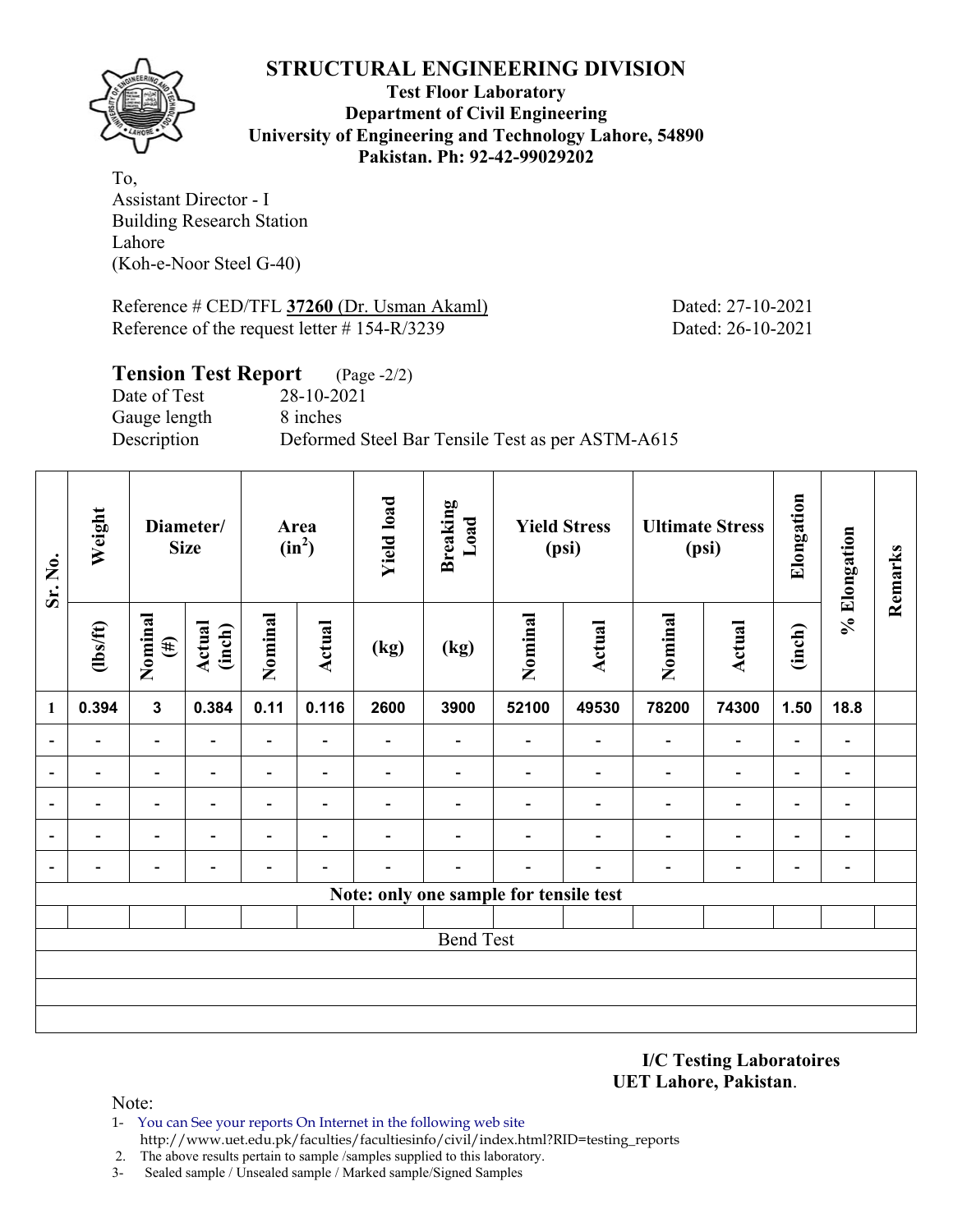

**Test Floor Laboratory Department of Civil Engineering University of Engineering and Technology Lahore, 54890 Pakistan. Ph: 92-42-99029202** 

To, P.E (Civil), SWP (WASO) Pakistan Atomic Energy Commission D.G. Khan

Reference # CED/TFL **37261** (Dr. Usman Akamal) Dated: 28-10-2021 Reference of the request letter # SWP/W(1814)/2018/2055 Dated: 27-10-2021

# **Tension Test Report** (Page -1/1)

Date of Test 28-10-2021 Gauge length 8 inches

Description Deformed Steel Bar Tensile and Bend Test as per ASTM-A615

| Sr. No.                  | Weight                                        |                          | Diameter/<br><b>Size</b> |                          | Area<br>$(in^2)$         | <b>Yield load</b>        | <b>Breaking</b><br>Load |         | <b>Yield Stress</b><br>(psi)                                    |                          | <b>Ultimate Stress</b><br>(psi) | Elongation               | % Elongation                 | Remarks |
|--------------------------|-----------------------------------------------|--------------------------|--------------------------|--------------------------|--------------------------|--------------------------|-------------------------|---------|-----------------------------------------------------------------|--------------------------|---------------------------------|--------------------------|------------------------------|---------|
|                          | $\frac{2}{10}$                                | Nominal<br>$(\#)$        | Actual<br>(inch)         | Nominal                  | Actual                   | (kg)                     | (kg)                    | Nominal | Actual                                                          | Nominal                  | Actual                          | (inch)                   |                              |         |
| 1                        | 0.376                                         | $\mathbf{3}$             | 0.375                    | 0.11                     | 0.111                    | 3300                     | 4700                    | 66200   | 65730                                                           | 94200                    | 93700                           | 1.10                     | 13.8                         |         |
| $\mathbf{2}$             | 0.376                                         | $\mathbf{3}$             | 0.375                    | 0.11                     | 0.110                    | 3200                     | 4700                    | 64200   | 63890                                                           | 94200                    | 93900                           | 1.00                     | $12.5$                       |         |
|                          |                                               |                          |                          |                          |                          |                          |                         |         |                                                                 |                          | $\overline{\phantom{0}}$        | $\overline{\phantom{0}}$ |                              |         |
| $\overline{\phantom{a}}$ | $\overline{\phantom{0}}$                      | $\overline{\phantom{a}}$ | $\overline{\phantom{0}}$ | $\overline{\phantom{0}}$ | $\blacksquare$           |                          |                         |         | $\blacksquare$                                                  | $\blacksquare$           | $\overline{a}$                  | $\overline{\phantom{a}}$ | $\overline{\phantom{a}}$     |         |
|                          | $\overline{\phantom{0}}$                      | $\overline{\phantom{0}}$ |                          | $\blacksquare$           | $\overline{\phantom{a}}$ |                          |                         |         | $\overline{\phantom{0}}$                                        | $\overline{\phantom{0}}$ | $\overline{a}$                  | $\overline{\phantom{0}}$ | $\qquad \qquad \blacksquare$ |         |
|                          | $\overline{\phantom{0}}$                      | $\overline{\phantom{a}}$ |                          | $\blacksquare$           | $\blacksquare$           | $\overline{\phantom{0}}$ |                         |         | $\overline{\phantom{0}}$                                        | $\blacksquare$           | $\overline{a}$                  | $\overline{\phantom{a}}$ | $\overline{\phantom{0}}$     |         |
|                          |                                               |                          |                          |                          |                          |                          |                         |         | Note: only two samples for tensile and one sample for bend test |                          |                                 |                          |                              |         |
|                          |                                               |                          |                          |                          |                          |                          |                         |         |                                                                 |                          |                                 |                          |                              |         |
|                          |                                               |                          |                          |                          |                          |                          | <b>Bend Test</b>        |         |                                                                 |                          |                                 |                          |                              |         |
|                          | #3 Bar Bend Test Through 180° is Satisfactory |                          |                          |                          |                          |                          |                         |         |                                                                 |                          |                                 |                          |                              |         |
|                          |                                               |                          |                          |                          |                          |                          |                         |         |                                                                 |                          |                                 |                          |                              |         |
|                          |                                               |                          |                          |                          |                          |                          |                         |         |                                                                 |                          |                                 |                          |                              |         |

**I/C Testing Laboratoires UET Lahore, Pakistan**.

Note:

1- You can See your reports On Internet in the following web site http://www.uet.edu.pk/faculties/facultiesinfo/civil/index.html?RID=testing\_reports

2. The above results pertain to sample /samples supplied to this laboratory.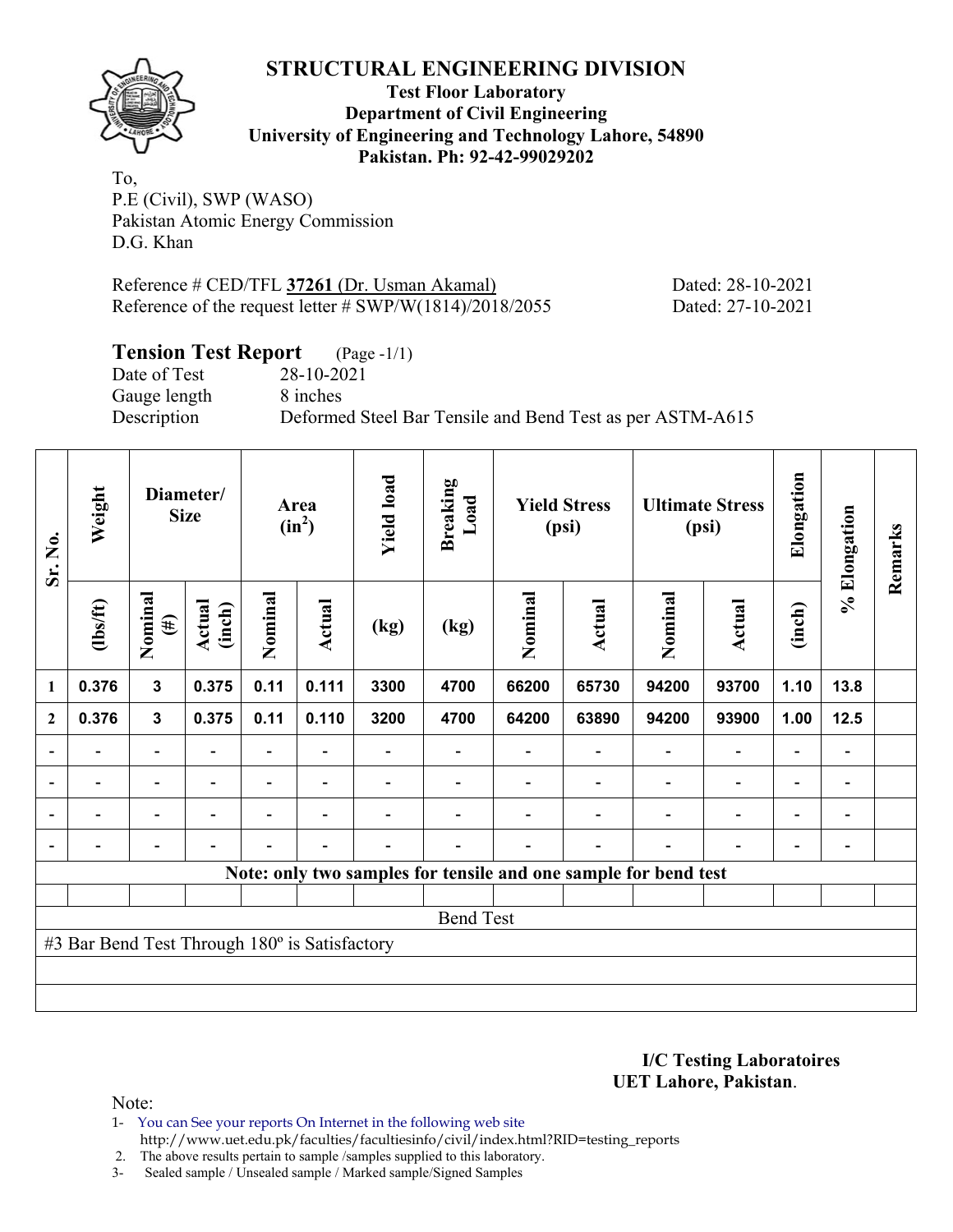

#### **Test Floor Laboratory Department of Civil Engineering University of Engineering and Technology Lahore, 54890 Pakistan. Ph: 92-42-99029202**

To, Resident Engineer Orbit Developers Private Limited The Spring Apartment Homes

Reference # CED/TFL **37265** (Dr. Rizwan Azam) Dated: 28-10-2021 Reference of the request letter # Nil Dated: 28-10-2021

## **Tension Test Report** (Page -1/1) Date of Test 28-10-2021 Gauge length 8 inches Description Deformed Steel Bar Tensile and Bend Test as per ASTM-A615

| Sr. No.        | Weight                                        |                          | Diameter/<br><b>Size</b> |         | Area<br>$(in^2)$         | <b>Yield load</b> | <b>Breaking</b><br>Load |         | <b>Yield Stress</b><br>(psi) |                                                                 | <b>Ultimate Stress</b><br>(psi) | Elongation     | % Elongation   | Remarks |
|----------------|-----------------------------------------------|--------------------------|--------------------------|---------|--------------------------|-------------------|-------------------------|---------|------------------------------|-----------------------------------------------------------------|---------------------------------|----------------|----------------|---------|
|                | $lbsft$                                       | Nominal<br>$(\#)$        | Actual<br>(inch)         | Nominal | Actual                   | (kg)              | (kg)                    | Nominal | Actual                       | Nominal                                                         | Actual                          | (inch)         |                |         |
| 1              | 0.385                                         | $\mathbf{3}$             | 0.380                    | 0.11    | 0.113                    | 3200              | 4800                    | 64200   | 62350                        | 96200                                                           | 93600                           | 1.40           | 17.5           |         |
| $\overline{2}$ | 0.383                                         | $\mathbf{3}$             | 0.378                    | 0.11    | 0.112                    | 3300              | 4800                    | 66200   | 64670                        | 96200                                                           | 94100                           | 1.20           | 15.0           |         |
|                |                                               | $\overline{\phantom{a}}$ |                          | Ξ.      |                          |                   |                         |         |                              | $\qquad \qquad \blacksquare$                                    | $\overline{a}$                  | $\overline{a}$ |                |         |
| $\overline{a}$ |                                               | $\overline{\phantom{0}}$ |                          |         |                          |                   |                         |         |                              |                                                                 | -                               | -              |                |         |
| $\blacksquare$ | $\blacksquare$                                | $\overline{\phantom{a}}$ | $\blacksquare$           |         | $\blacksquare$           |                   |                         |         |                              | ۰                                                               | $\blacksquare$                  | $\blacksquare$ | $\blacksquare$ |         |
|                |                                               | $\overline{a}$           |                          |         | $\overline{\phantom{a}}$ |                   |                         |         |                              | $\blacksquare$                                                  | $\overline{a}$                  | -              |                |         |
|                |                                               |                          |                          |         |                          |                   |                         |         |                              | Note: only two samples for tensile and one sample for bend test |                                 |                |                |         |
|                |                                               |                          |                          |         |                          |                   |                         |         |                              |                                                                 |                                 |                |                |         |
|                |                                               |                          |                          |         |                          |                   | <b>Bend Test</b>        |         |                              |                                                                 |                                 |                |                |         |
|                | #3 Bar Bend Test Through 180° is Satisfactory |                          |                          |         |                          |                   |                         |         |                              |                                                                 |                                 |                |                |         |
|                |                                               |                          |                          |         |                          |                   |                         |         |                              |                                                                 |                                 |                |                |         |
|                |                                               |                          |                          |         |                          |                   |                         |         |                              |                                                                 |                                 |                |                |         |

**I/C Testing Laboratoires UET Lahore, Pakistan**.

Note:

1- You can See your reports On Internet in the following web site http://www.uet.edu.pk/faculties/facultiesinfo/civil/index.html?RID=testing\_reports

2. The above results pertain to sample /samples supplied to this laboratory.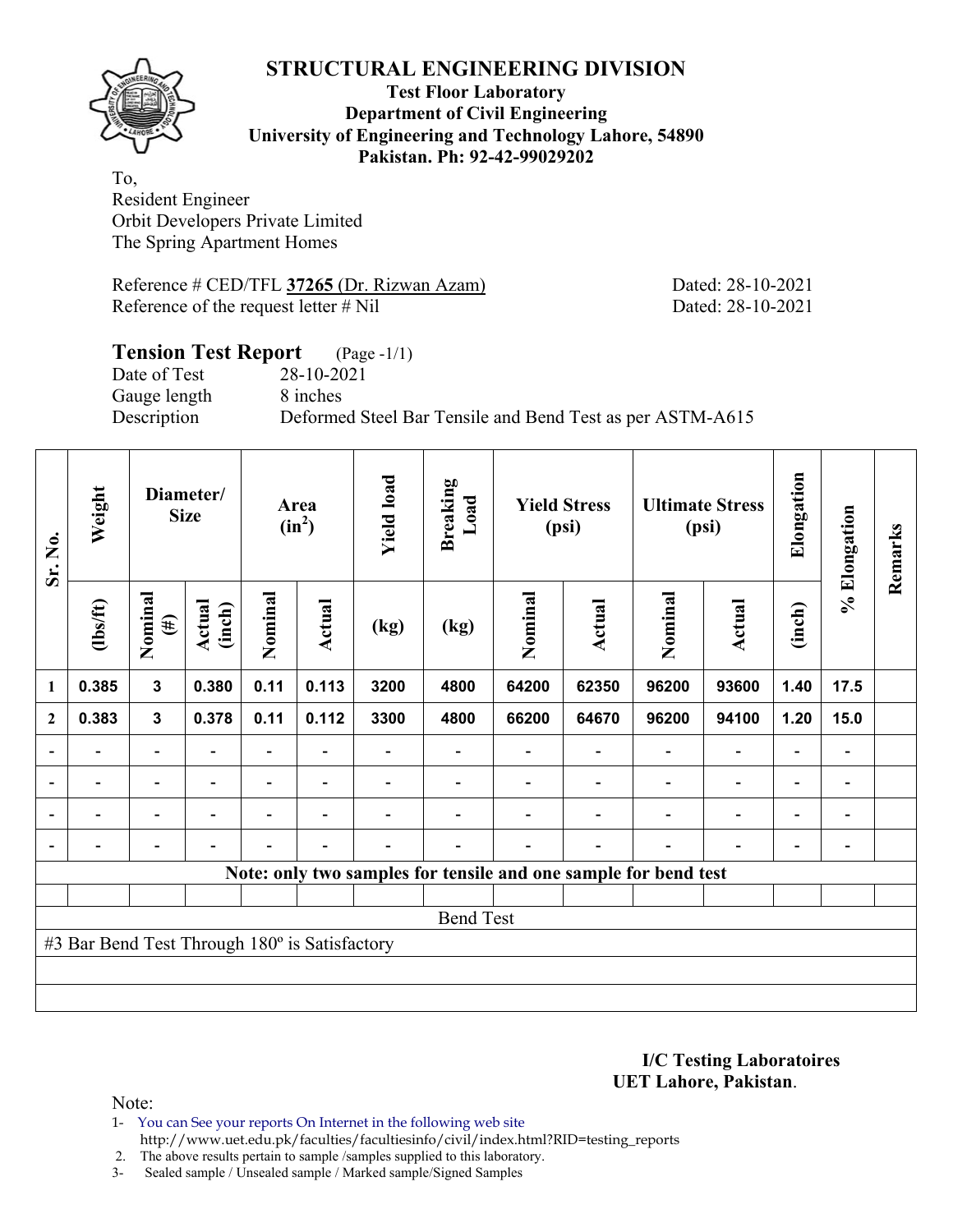

#### **Test Floor Laboratory Department of Civil Engineering University of Engineering and Technology Lahore, 54890 Pakistan. Ph: 92-42-99029202**

To, Deputy General Manager Projects Habib Rafiq Engineering (Pvt) Limited Construction of Sky Gardens Tower, Lahore

Reference # CED/TFL **37267** (Dr. Safeer Abbass) Dated: 28-10-2021 Reference of the request letter # HRLE/SKG/2021/031 Dated: 28-10-2021

## **Tension Test Report** (Page -1/2)

Gauge length 640 mm

Date of Test 28-10-2021 Description Steel Strand Tensile Test as per ASTM A-416-94a

| Sr. No.                         | Nominal<br><b>Diameter</b> | <b>Nominal</b><br>Weight | <b>Measured</b><br>weight | <b>Yield strength</b><br>clause $(6.3)$ |        | <b>Breaking</b><br>strength<br>clause $(6.2)$ |        | Modulus of<br>Elasticity<br>Young's<br>$\mathbf{H}$ , | % Elongation | Remarks / Coil No. |  |  |
|---------------------------------|----------------------------|--------------------------|---------------------------|-----------------------------------------|--------|-----------------------------------------------|--------|-------------------------------------------------------|--------------|--------------------|--|--|
|                                 | (mm)                       | (kg/km)                  | (kg/km)                   | (kg)                                    | (kN)   | (kg)                                          | (kN)   | GPa                                                   |              |                    |  |  |
| $\mathbf{1}$                    | 12.70<br>(1/2")            | 775.0                    | 785                       | 17000                                   | 166.77 | 19600                                         | 192.28 | 199                                                   | >3.50        | <b>XX</b>          |  |  |
|                                 |                            |                          |                           |                                         |        |                                               |        |                                                       |              |                    |  |  |
|                                 | $\overline{\phantom{0}}$   | $\overline{a}$           |                           | $\overline{\phantom{0}}$                |        |                                               |        |                                                       |              |                    |  |  |
| $\overline{a}$                  | $\blacksquare$             |                          |                           |                                         |        |                                               |        |                                                       |              |                    |  |  |
|                                 |                            |                          |                           |                                         |        |                                               |        |                                                       |              |                    |  |  |
|                                 | $\overline{\phantom{0}}$   | $\overline{a}$           |                           |                                         |        |                                               |        |                                                       |              |                    |  |  |
| <b>Only one sample for Test</b> |                            |                          |                           |                                         |        |                                               |        |                                                       |              |                    |  |  |

Note:

1. Modulus of Elasticity is based on nominal steel area of the steel strand vide clause 13.3 of ASTM – A416a

2. Load versus percentage strain graphs are attached

**I/C Testing Laboratoires UET Lahore, Pakistan**.

Note:

1- You can See your reports On Internet in the following web site http://www.uet.edu.pk/faculties/facultiesinfo/civil/index.html?RID=testing\_reports

2. The above results pertain to sample /samples supplied to this laboratory.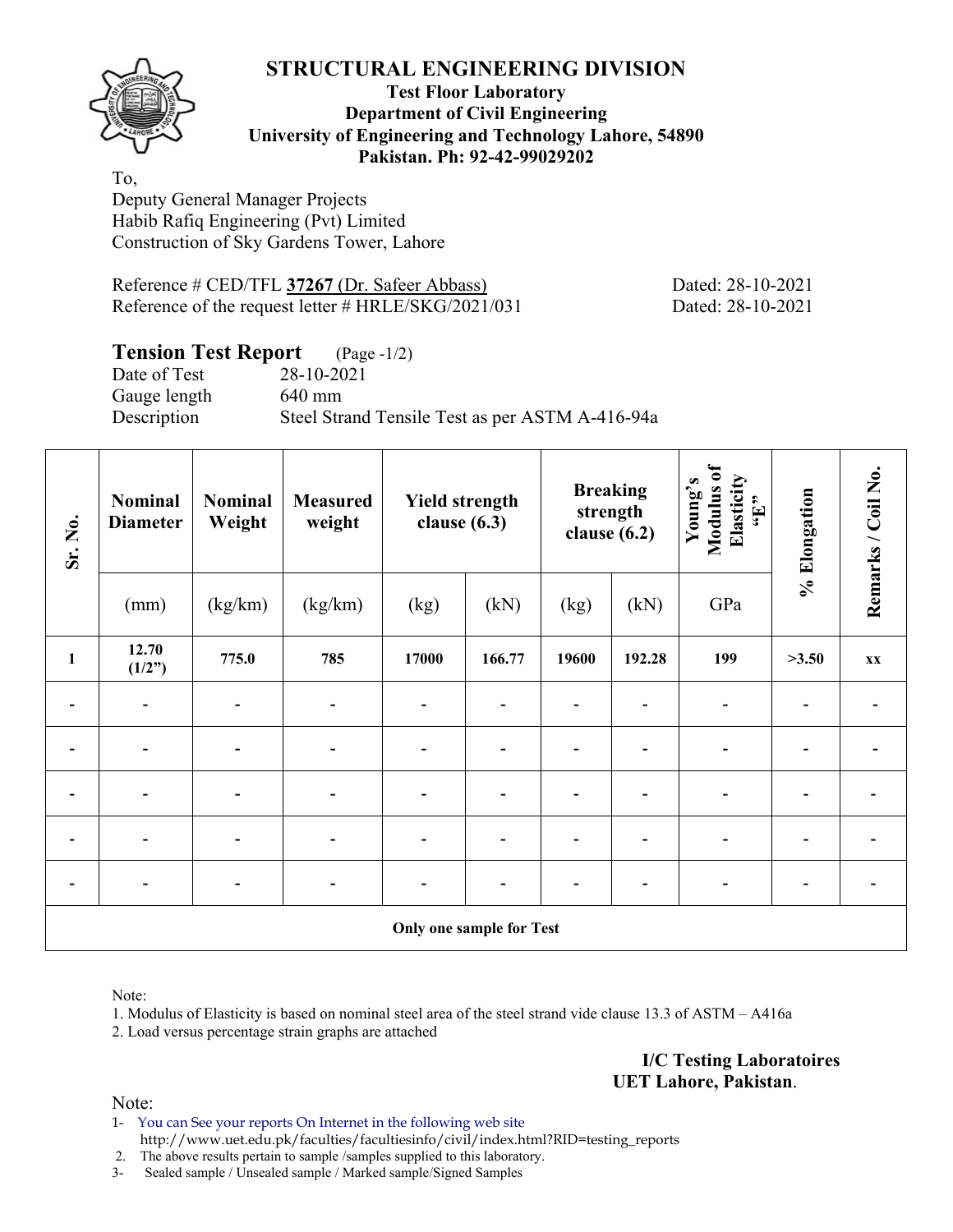

#### **Test Floor Laboratory Department of Civil Engineering University of Engineering and Technology Lahore, 54890 Pakistan. Ph: 92-42-99029202**

To, Deputy General Manager Projects Habib Rafiq Engineering (Pvt) Limited Construction of Sky Gardens Tower, Lahore

Reference # CED/TFL **37267** (Dr. Safeer Abbass) Dated: 28-10-2021 Reference of the request letter # HRLE/SKG/2021/031 Dated: 28-10-2021

**Graph**  $(Page - 2/2)$ 



**I/C Testing Laboratoires UET Lahore, Pakistan**.

- 1- You can See your reports On Internet in the following web site http://www.uet.edu.pk/faculties/facultiesinfo/civil/index.html?RID=testing\_reports
- 2. The above results pertain to sample /samples supplied to this laboratory.
- 3- Sealed sample / Unsealed sample / Marked sample/Signed Samples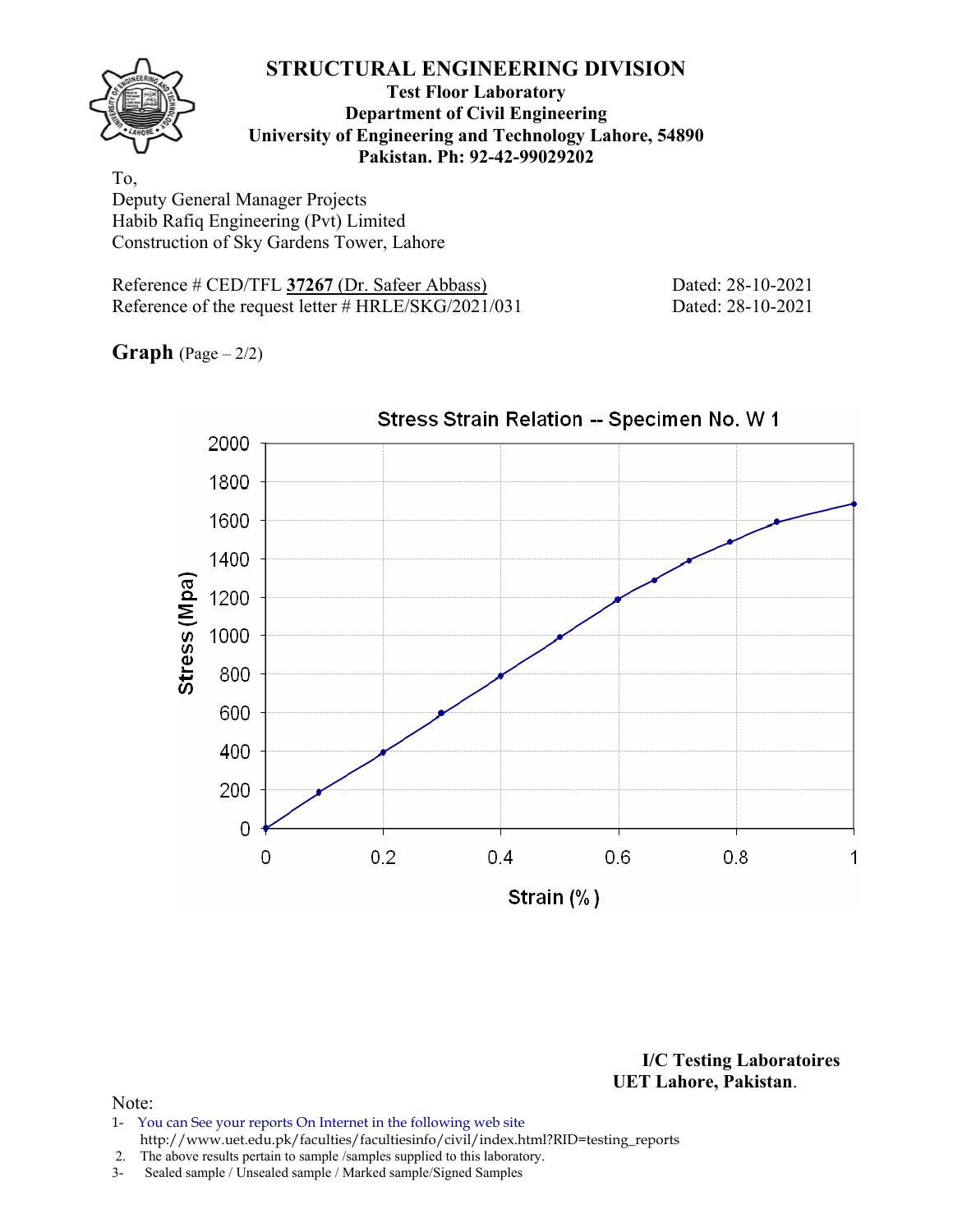

#### **Test Floor Laboratory Department of Civil Engineering University of Engineering and Technology Lahore, 54890 Pakistan. Ph: 92-42-99029202**

To, The Trust School Amir Town Harbanspura, Lahore

| Reference # CED/TFL 37268 (Dr. Rizwan Azam)               | Dated: 28-10-2021 |
|-----------------------------------------------------------|-------------------|
| Reference of the request letter # SBL/2021/UET-TEDSS/1223 | Dated: 28-10-2021 |

## **Tension Test Report** (Page -1/1)

Date of Test 28-10-2021 Gauge length 8 inches

Description Deformed Steel Bar Tensile and Bend Test as per ASTM-A615

| Sr. No.                                                        | Weight   | Diameter/<br><b>Size</b> |                  | Area<br>$(in^2)$         |                          | <b>Yield load</b> | <b>Breaking</b><br>Load | <b>Yield Stress</b><br>(psi) |        | <b>Ultimate Stress</b><br>(psi) |                          | Elongation               | % Elongation             | Remarks               |
|----------------------------------------------------------------|----------|--------------------------|------------------|--------------------------|--------------------------|-------------------|-------------------------|------------------------------|--------|---------------------------------|--------------------------|--------------------------|--------------------------|-----------------------|
|                                                                | (1bs/ft) | Nominal<br>$(\#)$        | Actual<br>(inch) | Nominal                  | Actual                   | (kg)              | (kg)                    | Nominal                      | Actual | Nominal                         | Actual                   | (inch)                   |                          |                       |
| 1                                                              | 0.322    | $\overline{\mathbf{3}}$  | 0.347            | 0.11                     | 0.095                    | 2800              | 3600                    | 56200                        | 65150  | 72200                           | 83800                    | 1.50                     | 18.8                     |                       |
| $\blacksquare$                                                 |          | $\blacksquare$           |                  | Ξ.                       |                          |                   |                         |                              |        |                                 | $\overline{\phantom{0}}$ |                          | $\overline{\phantom{a}}$ | Model<br><b>Steel</b> |
|                                                                |          | $\overline{\phantom{0}}$ |                  | $\overline{\phantom{0}}$ | $\overline{\phantom{a}}$ |                   |                         |                              |        |                                 | $\overline{\phantom{0}}$ |                          | $\overline{\phantom{a}}$ |                       |
|                                                                |          |                          |                  |                          |                          |                   |                         |                              |        |                                 |                          |                          |                          |                       |
| $\overline{a}$                                                 |          | $\overline{\phantom{0}}$ |                  |                          |                          |                   |                         |                              |        |                                 |                          |                          | $\overline{\phantom{a}}$ |                       |
| $\blacksquare$                                                 |          |                          |                  |                          |                          |                   |                         |                              |        |                                 |                          | $\overline{\phantom{0}}$ | $\blacksquare$           |                       |
| Note: only one sample for tensile and one sample for bend test |          |                          |                  |                          |                          |                   |                         |                              |        |                                 |                          |                          |                          |                       |
|                                                                |          |                          |                  |                          |                          |                   |                         |                              |        |                                 |                          |                          |                          |                       |
| <b>Bend Test</b>                                               |          |                          |                  |                          |                          |                   |                         |                              |        |                                 |                          |                          |                          |                       |
| #3 Bar Bend Test Through 180° is Satisfactory                  |          |                          |                  |                          |                          |                   |                         |                              |        |                                 |                          |                          |                          |                       |
|                                                                |          |                          |                  |                          |                          |                   |                         |                              |        |                                 |                          |                          |                          |                       |
|                                                                |          |                          |                  |                          |                          |                   |                         |                              |        |                                 |                          |                          |                          |                       |

#### **I/C Testing Laboratoires UET Lahore, Pakistan**.

Note:

1- You can See your reports On Internet in the following web site http://www.uet.edu.pk/faculties/facultiesinfo/civil/index.html?RID=testing\_reports

2. The above results pertain to sample / samples supplied to this laboratory.<br>3- Sealed sample / Unsealed sample / Marked sample/Signed Samples